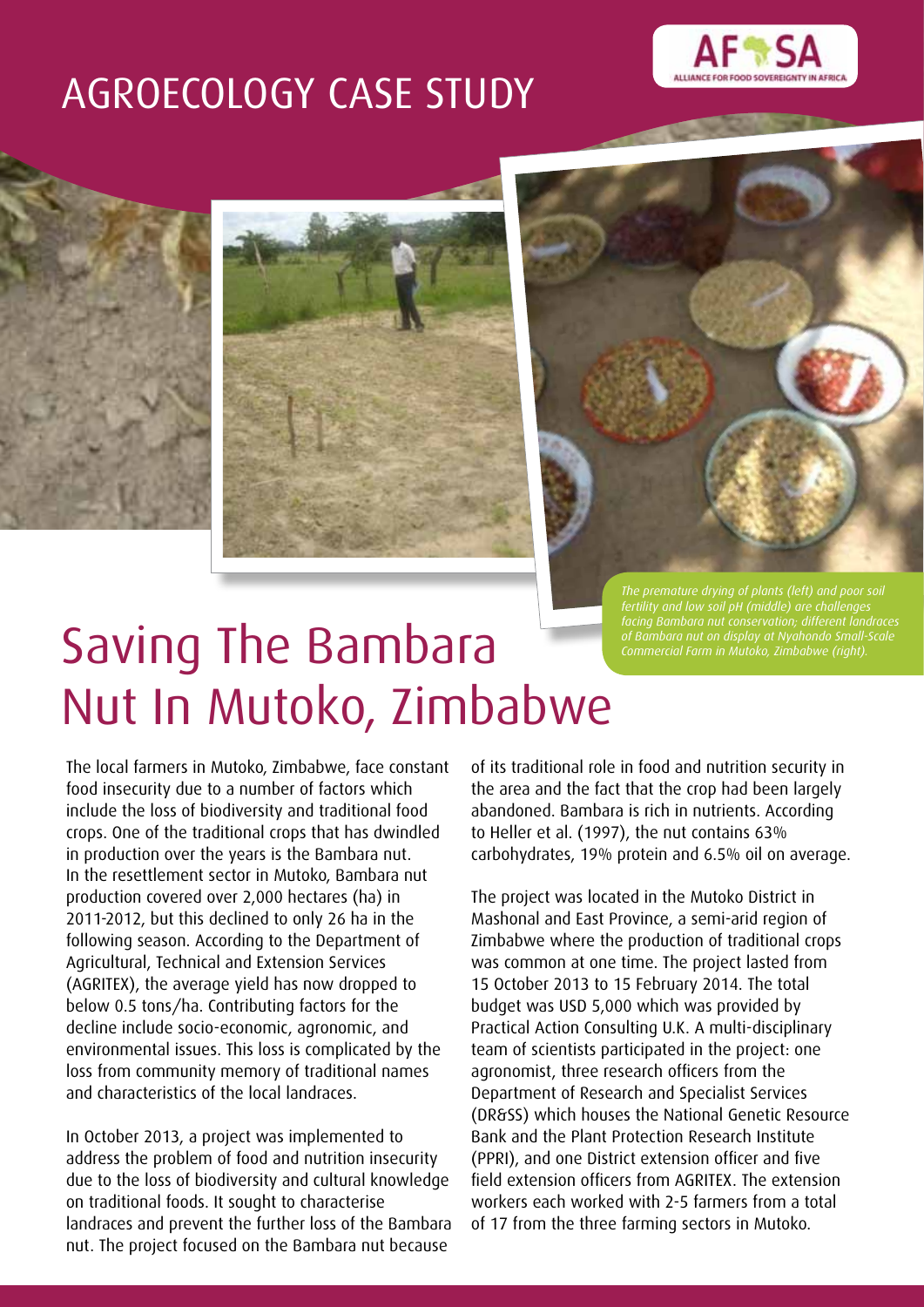## Approach and Activities

The project was implemented based on the knowledge and skills gained from Evidence and Lessons from Latin America (ELLA), which facilitated a study tour from February to May, 2013. It showcased how Peruvian smallholder farmers conserved indigenous Andean potatoes for food, nutrition and income security.

Based on this, it was decided to focus this project on creating awareness of the importance of conserving traditional food crops and improving nutritional and seed security for the farming communities in Mutoko. Bambara is considered a women's crop and is less preferred by male farmers compared to other leguminous crops such as beans and cowpeas. Tradition has it that planting on virgin land (land that is newly opened for cultivation) will produce high yields of Bambara nut, but this is currently difficult to come by, resulting in a reduced production area.

The main activities of the project were the repatriation of seeds from the National Genetic Resource Bank to farmers, the characterisation of different varieties of the Bambara nut, and the promotion of ex-situ and in-situ conservation. Demonstration plots/trials were set up.

Meetings were held with the district heads of three districts initially to sensitise them on the importance of biodiversity conservation. The Mukoto District was finally selected as the study site. In order to capture a broad range of biodiversity, communal, resettlement and small-scale commercial farming sectors were selected to participate.

Farmers who had a history of growing the Bambara nut and who often displayed different landraces at agricultural shows were selected irrespective of gender. A total of 17 farmers were finally selected: 4 from the communal area, 4 from the resettlement area, and 9 from the small-scale commercial farming sector.

Two plots each measuring 4 m x 3 m were demarcated within each farmer's field for Bambara nut cultivation. On one plot, six accessions from the



gene bank (conserved ex-situ) were planted and on another plot, six or more landraces from the farmer's seed stock (conserved in-situ) were planted. Recommendations from AGRITEX and DR&SS were followed e.g. planting twenty seeds at the most in one line, spaced at 20 cm apart within a row and 45 cm between rows; and adding soil to cover the root area of the crops during the flowering stage for effective 'pegging' i.e., the production of more Bambara nut pods in the ground. Weed control was done manually and the harvesting of dry Bambara nuts was done at the maturity stage. A total of 102 accessions from the gene bank and 100 in-situconserved seeds (farmers' own seeds) were planted. Characterisation was conducted in a participatory manner involving both farmers and researchers.

The farmers provided the qualitative characteristics of the Bambara nut while the researchers provided the quantitative characteristics based on the recommendations of the International Plant Genetic Resources Institute (IPGRI). Data on the characterisation was collected through field visits at 14 days after germination, 10 weeks after germination, and at harvesting time.

"I learnt a lot on the nutritional value of Bambara nut which was equated to livestock protein sources" **Mrs. Rudo Nyakudanga, host farmer from the communal area of Mutoko District**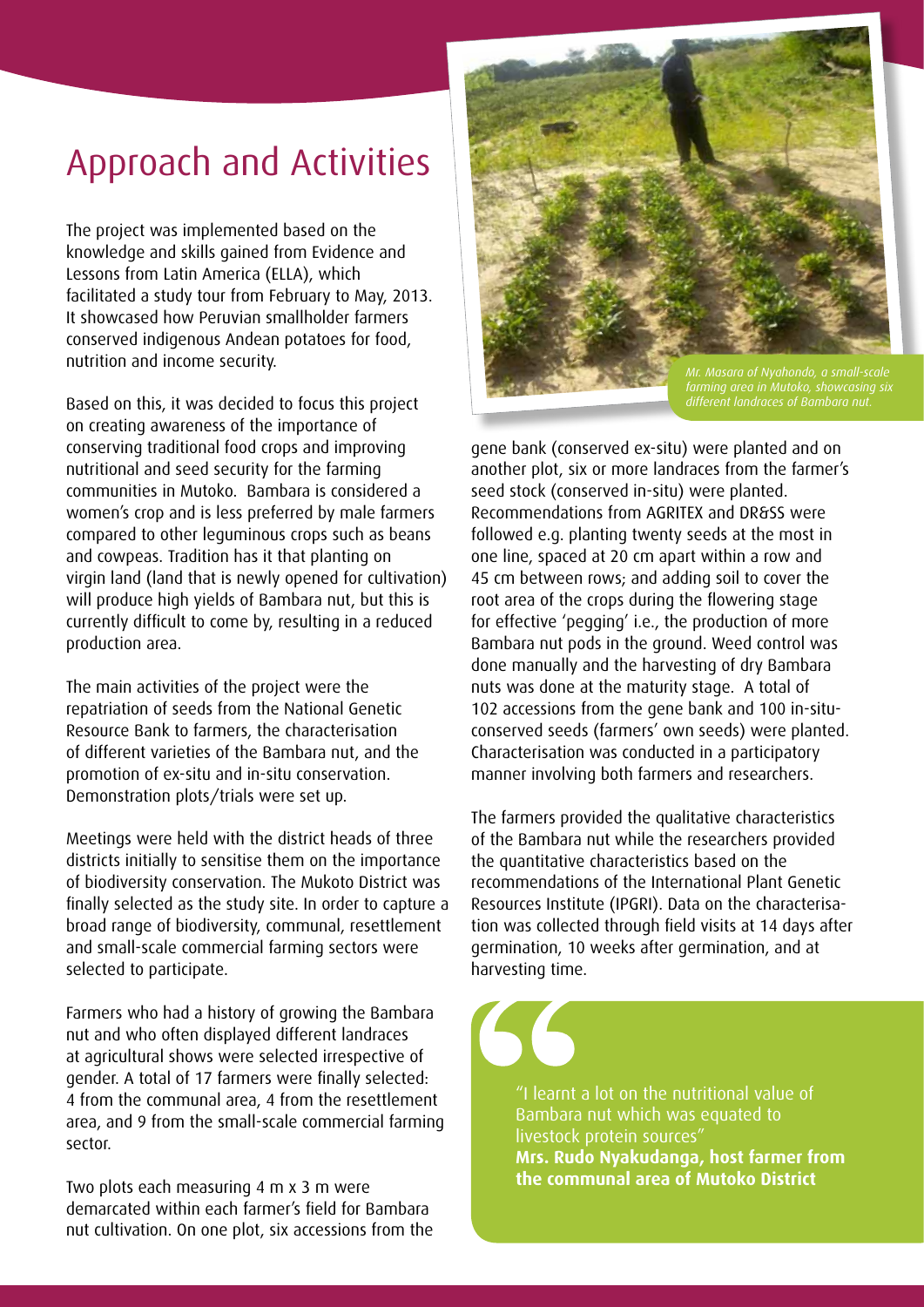Two farmer days were held in the communal and resettlement areas. Different stakeholders from the agricultural, education, and health sectors as well as NGOs and politicians participated. A total number of 10 representatives from stakeholder institutions and 195 farmers (43% men) attended these farmer days. A total of 17 kg of Bambara nuts was harvested from one cropping season and from a total area of 204 m<sup>2</sup>. The yield of dry unshelled nuts was approximately 0.8 tons/ha. Farmers participated in the selection of mature seeds and retained half the harvest (both from their own seeds and the repatriated seeds) depending on the outputs from their plots. The retained seeds at farm level were multiplied by the farmers under the guidance of AGRITEX. The other half of the harvested seeds was collected by researchers for further laboratory characterisation and ex-situ conservation in the National Genetic Resource Bank.

# *Participants at a farmer day in*

"My wife did not sell Bambara as fresh nuts this year as she intends to multiply and increase production. I liked the research component of the project" **Mr. Chipunza, husband of host farmer from the small-scale commercial farming area of Mutoko District**

## **Outcomes**

There were several successful outcomes from the project such as the initiation of the documentation of the traditional names of the Bambara nut. Another was the increased acceptance and interest among male farmers in Bambara as a cash crop. The Bambara nut is traditionally grown by women. In this project, however, 29% of the growers and 43% of those who attended the farmer days were men.



*landraces at the National Genetic* 

Furthermore, the initiative of alerting farmers on producer prices through their cell phones proved to be an effective motivation tool. A price of USD 80 per 20-litre bucket was hit during the project lifespan and this motivated the farmers greatly.

The repatriation of accessions from the National Genetic Resource Bank to the communities increased the diversity of the farmers' range of Bambara landraces. There was a large increase in the number of landraces collected for ex-situ conservation in the genetic resource bank as well. A total of 193 samples was conserved compared to the 100 samples before the start of project.

The improvement in stakeholder linkages was another successful outcome as the project addressed both agricultural and health issues. The organisation of farmer days on Bambara nut conservation was the first of its kind in the history of the communities. A platform for sharing information was created. Multi-stakeholder interest in Bambara nut conservation and characterisation was raised.